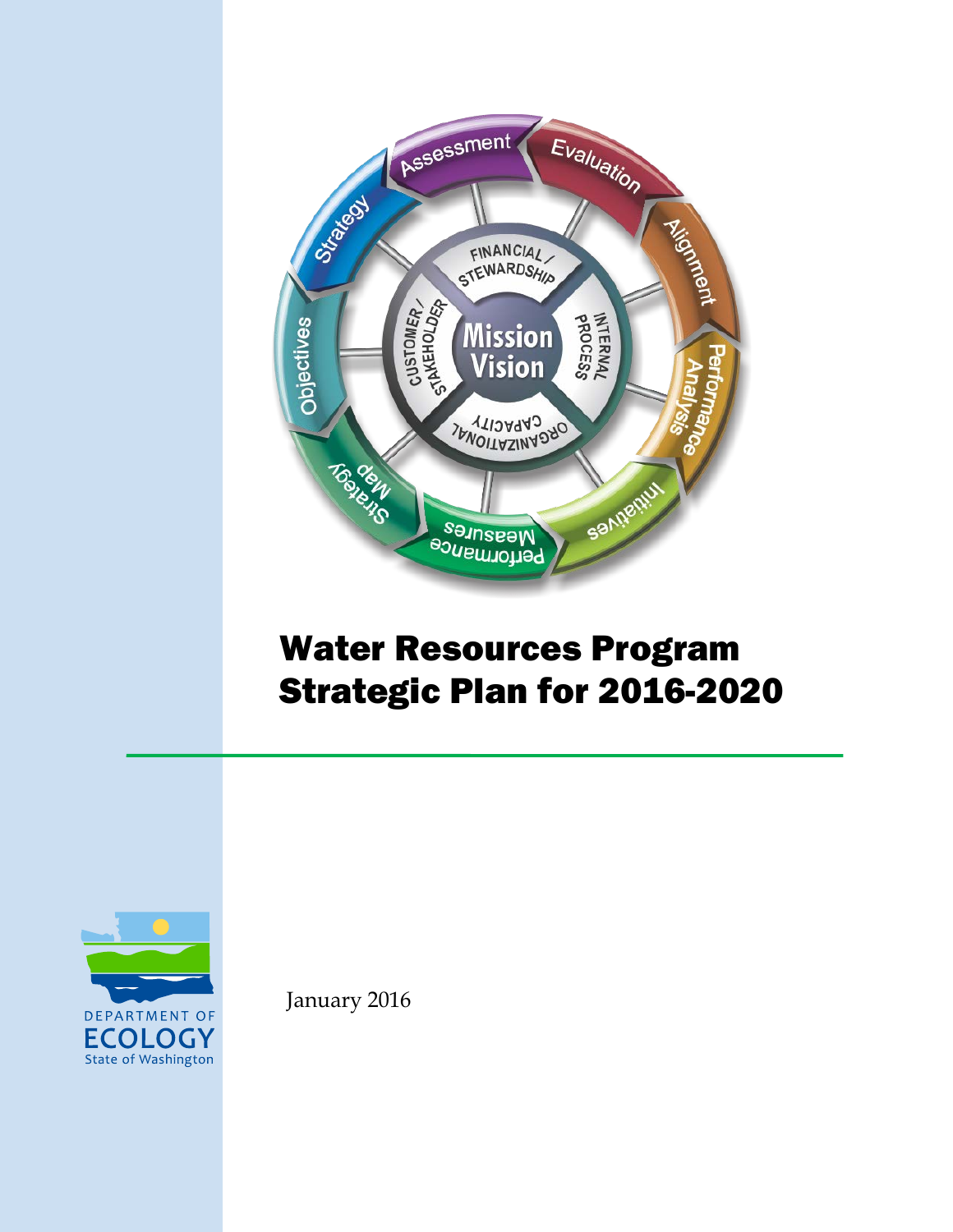### **Program Mission**

We manage water resources to meet the needs of people and the natural environment, in partnership with Washington communities.

### **Authorizing Laws**

- *RCW [18.104,](http://apps.leg.wa.gov/RCW/default.aspx?cite=18.104&full=true) Water Well Construction Act (1971)*
- *RCW [43.21A,](http://apps.leg.wa.gov/RCW/default.aspx?cite=43.21A) Department of Ecology (1970)*
- *RCW [43.27A,](http://apps.leg.wa.gov/RCW/default.aspx?cite=43.27A&full=true) Water Resources (1967)*
- *RCW [43.83B,](http://apps.leg.wa.gov/RCW/default.aspx?cite=43.83B&full=true) Water Supply Facilities (1972)*
- *RCW [43.99E,](http://apps.leg.wa.gov/RCW/default.aspx?cite=43.99E) Water Supply Facilities – 1980 Bond Issue (Referendum 38) (1979)*
- *RCW [86.16.035,](http://apps.leg.wa.gov/RCW/default.aspx?cite=86.16.035) Department of ecology control of dams and obstructions (1935)*
- *RCW [90.03,](http://apps.leg.wa.gov/rcw/default.aspx?cite=90.03) Water code (1917)*
- *RCW [90.08,](http://apps.leg.wa.gov/rcw/default.aspx?cite=90.08) Stream patrolmen (1925)*
- *RCW [90.14,](http://apps.leg.wa.gov/rcw/default.aspx?cite=90.14) Water rights claims registration and relinquishment (1967)*
- *RCW [90.16,](http://apps.leg.wa.gov/rcw/default.aspx?cite=90.16) Appropriation of water for public and industrial purposes (1869)*
- *RCW [90.22,](http://apps.leg.wa.gov/rcw/default.aspx?cite=90.22) Minimum water flows and levels (1969)*
- *RCW [90.24,](http://apps.leg.wa.gov/rcw/default.aspx?cite=90.24) Regulation of outflow of lakes (1939)*
- *RCW [90.28,](http://apps.leg.wa.gov/rcw/default.aspx?cite=90.28) Miscellaneous rights and duties (1927)*
- *RCW [90.36,](http://apps.leg.wa.gov/rcw/default.aspx?cite=90.36) Artesian wells (1890)*
- *RCW [90.38,](http://apps.leg.wa.gov/rcw/default.aspx?cite=90.38) Yakima river basin water rights (Trust Water) (1989)*
- *RCW [90.40,](http://apps.leg.wa.gov/rcw/default.aspx?cite=90.40) Water rights of United States (1905)*
- *RCW [90.42,](http://apps.leg.wa.gov/rcw/default.aspx?cite=90.42) Water resource management (Trust Water) (1991)*
- *RCW [90.44,](http://apps.leg.wa.gov/rcw/default.aspx?cite=90.44) Regulation of public groundwaters (1945)*
- *RCW [90.46,](http://apps.leg.wa.gov/rcw/default.aspx?cite=90.46) Reclaimed water use (1992)*
- *RCW [90.54,](http://apps.leg.wa.gov/rcw/default.aspx?cite=90.54) Water resources act of 1971 (1971)*
- *RCW [90.66,](http://apps.leg.wa.gov/rcw/default.aspx?cite=90.66) Family farm water act (1977)*
- *RCW [90.80,](http://apps.leg.wa.gov/rcw/default.aspx?cite=90.80) Water conservancy boards (1997)*
- *RCW [90.82,](http://apps.leg.wa.gov/rcw/default.aspx?cite=90.82) Watershed planning (1997)*
- *RCW [90.86,](http://apps.leg.wa.gov/rcw/default.aspx?cite=90.86) Joint legislative committee on water supply during drought (2005)*
- *RCW [90.90,](http://apps.leg.wa.gov/rcw/default.aspx?cite=90.90) Columbia River basin water supply (2006)*
- *RCW [90.92,](http://apps.leg.wa.gov/rcw/default.aspx?cite=90.92) Pilot local water management program (Walla Walla) (2009)*

### **Case law**

*Washington case law plays a vital role in providing determinations and rulings that also govern water resources management. The Water Resources Program's website on laws, rules, and case law can be found at<http://www.ecy.wa.gov/programs/wr/rules/rul-home.html>*.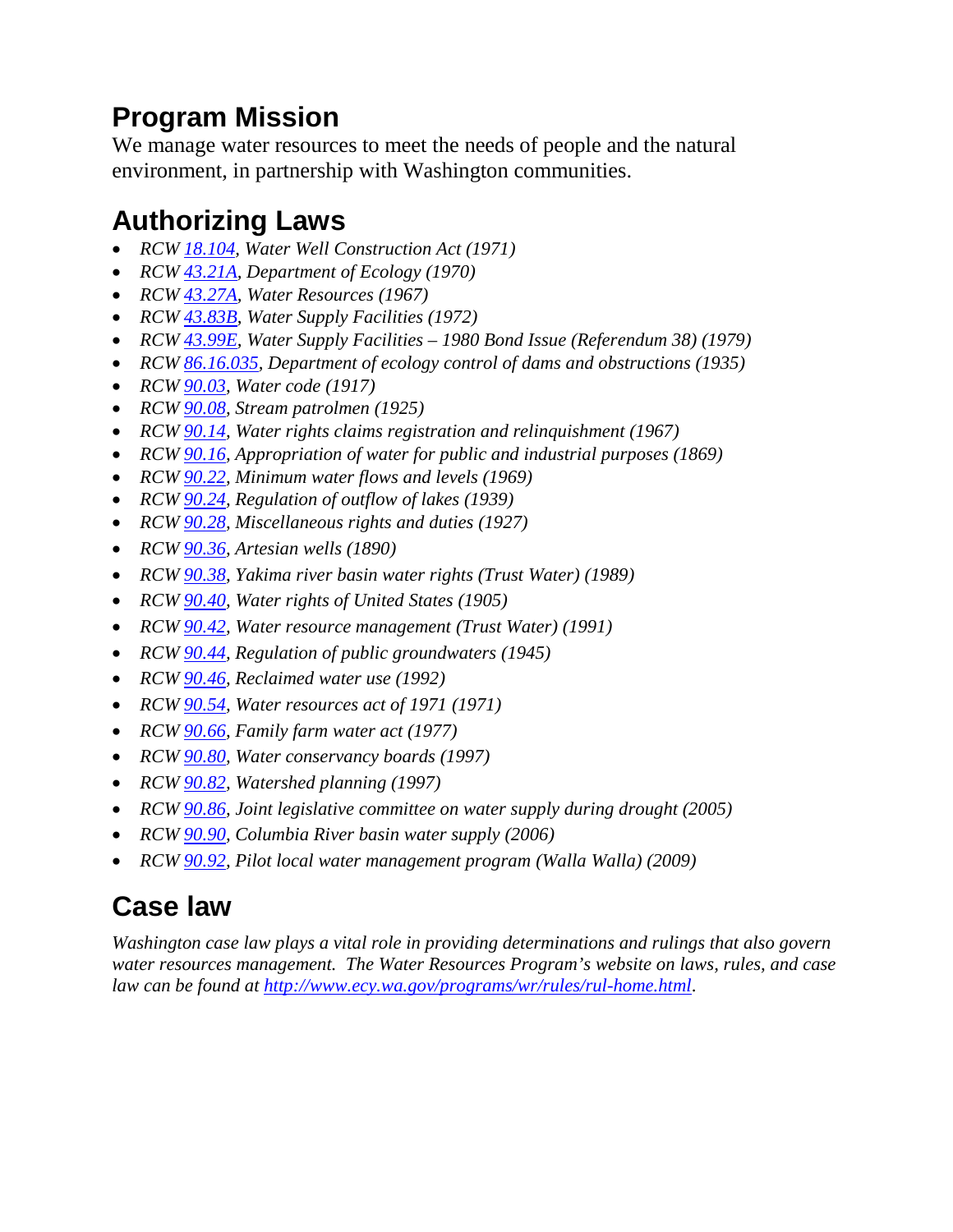## **Introduction**

In January 2015, the Water Resources Program began a strategic planning effort. We chose to use the **Balanced Scorecard**, a widely used tool developed by Harvard Business School. The Balanced Scorecard is a strategic management system that looks at an organization's four key business areas.

- Financial (How do we look to ourselves?)
- Customers (How do our customers see us?)
- Internal business processes (What should we be best at?)
- Learning and growth of our people (How can we improve and create value?)

We began by convening meetings with our Program Leadership Team (PLT) to accomplish the following:

- Review of background materials from previous planning efforts 1999, 2004, and 2010.
- Review of timeline of past 15 years of WR case law, statutory law, and rule adoption.
- Review and revise our Mission, Vision, and Values.
- Review our performance measures, employee survey results, and customer survey results.
- Conduct a SWOT analysis (identifying our strengths, weaknesses, opportunities, and threats).
- Develop draft goals and objectives.

We then sought feedback from program staff.

- Members from PLT met with each WR section at HQ and region (~80% staff attended) to discuss employee survey results, customer survey results, and get staff's comments on draft goals and objectives.
- We incorporated staff feedback, and developed accountability measures and strategies needed to accomplish goals and objectives.
- We solicited final staff review and again incorporated comments.
- And finally, PLT reviewed the final draft and incorporated final comments.

The culmination of this work is the strategic plan that follows. We welcome feedback on the plan. Comments can be sent to [Barb.Anderson@ecy.wa.gov.](mailto:Barb.Anderson@ecy.wa.gov)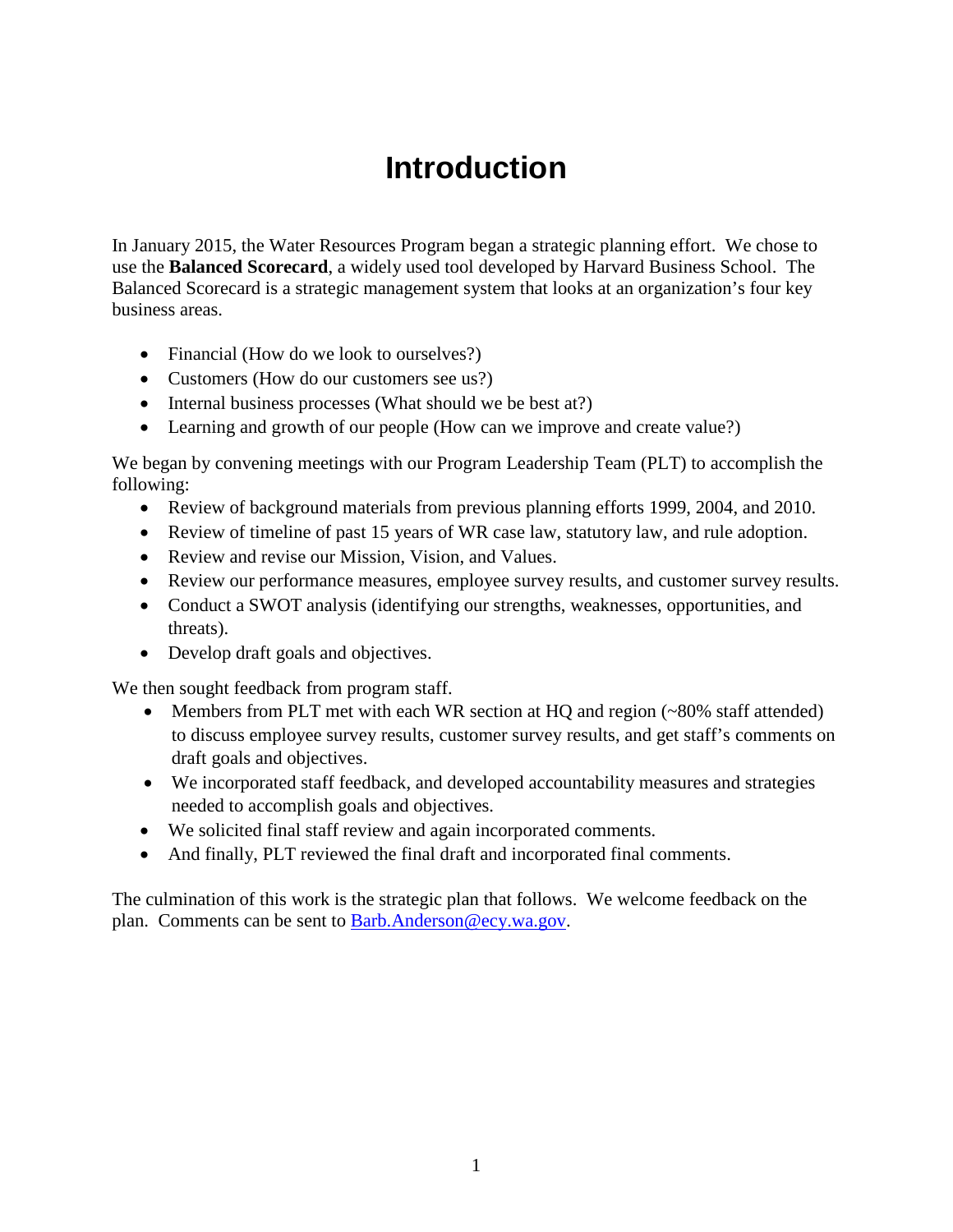## **Water Resources Program Mission, Vision, Values**

#### Mission:

*We manage water resources to meet the needs of people and the natural environment, in partnership with Washington communities.*

#### Vision:

*Washington State's water resources support healthy watersheds and a vibrant economy.* 

#### Values:

- *Dedicated/Motivated: We come to work each day prepared and determined to address challenges and solve problems.*
- *Excellence: We use our technical expertise and proficiency to produce high quality work and deliver exceptional service.*
- *Integrity: We act with honesty, objectivity and accountability in our work. We hold ourselves to the highest ethical standards.*
- *Innovation: We seek creative solutions and are committed to continuous improvement.*
- *Communication: We listen well and value others' ideas.*
- *Collaboration: We work together with our customers, partners, and other governmental agencies to achieve shared goals.*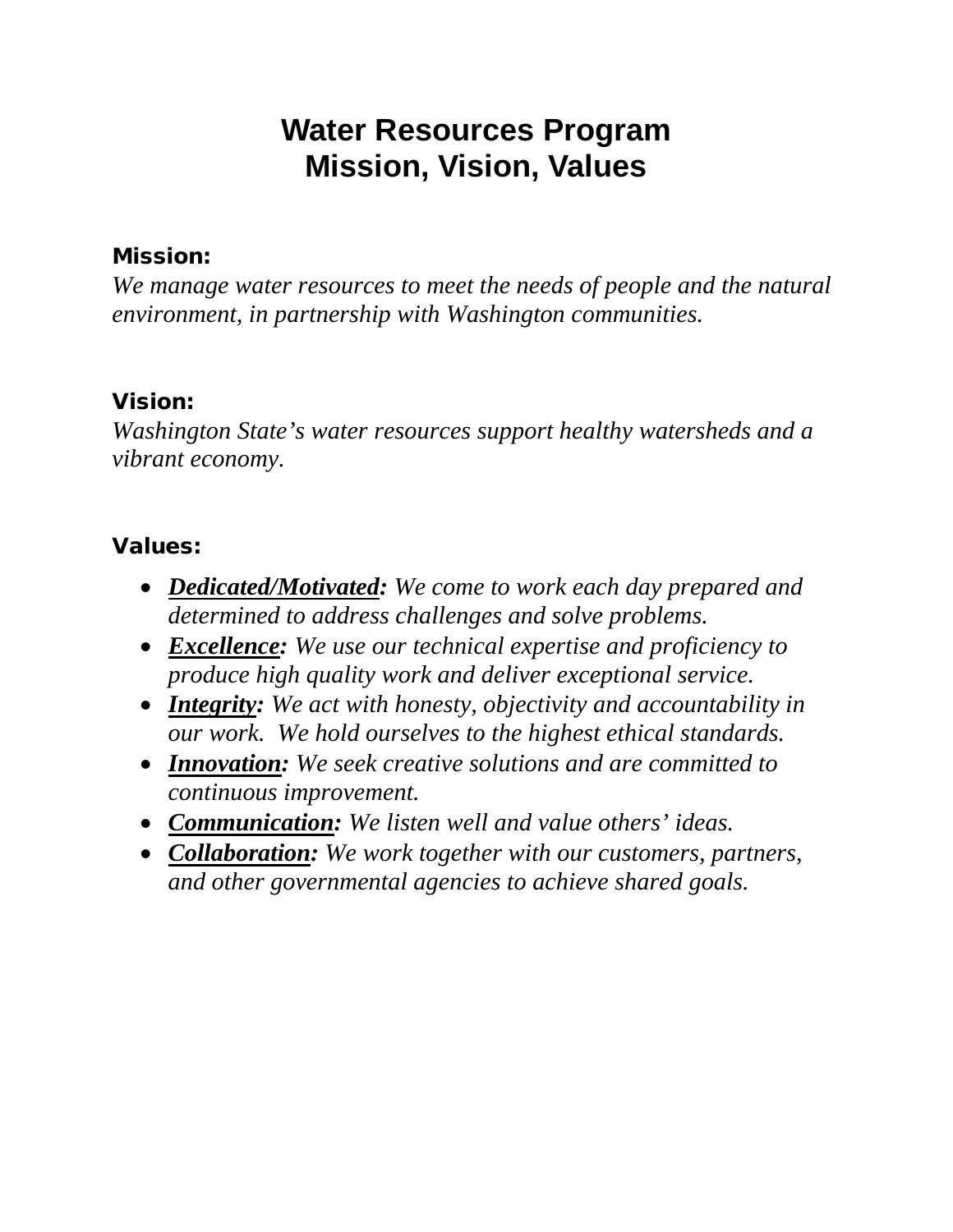## **Water Resources Program Strategic Plan**

### **People**

One of our greatest assets is our people. Our goals are aimed at retaining our staff and improving job satisfaction. We intend to invest in training, implement hiring and retention strategies to ensure that key positions are filled with qualified staff, and measure our success.

|        | <b>Goals</b>                                                                                                | <b>Objectives</b>                                                                                                                                                                                                                                                      | <b>Accountability Measures</b>                                                                                                                                                                                                                                                                                                                                                         |  |  |  |
|--------|-------------------------------------------------------------------------------------------------------------|------------------------------------------------------------------------------------------------------------------------------------------------------------------------------------------------------------------------------------------------------------------------|----------------------------------------------------------------------------------------------------------------------------------------------------------------------------------------------------------------------------------------------------------------------------------------------------------------------------------------------------------------------------------------|--|--|--|
|        | Retain and<br>recruit highly<br>qualified and<br>competent<br>staff that are<br>dedicated to<br>our mission | Create training<br>$\bullet$<br>opportunities to<br>improve employee<br>satisfaction and<br>retention<br>Ensure continuity<br>$\bullet$<br>of key program<br>functions by<br>developing hiring<br>strategies to<br>identify key<br>positions and<br>business processes | Update and implement program training<br>plan:<br>Hire training coordinator<br>$\circ$<br>Update plan<br>$\circ$<br>Track attendance<br>$\circ$<br>Evaluate courses<br>$\circ$<br>Implement hiring and retention strategies:<br>$\bullet$<br>Identify key positions<br>O<br>Track vacancies and recruitment<br>$\Omega$<br>approaches<br>Identify internship goal and track<br>$\circ$ |  |  |  |
| People | Maintain and<br>improve job<br>satisfaction                                                                 | Maintain and<br>$\bullet$<br>improve key<br>metrics related to<br>job satisfaction on<br>the employee<br>survey                                                                                                                                                        | Maintain or improve metrics on the<br>$\bullet$<br>following:<br>Opportunities to learn and grow<br>$\circ$<br>Encouraged to come up with better ways<br>O<br>of doing things<br>Ongoing feedback that helps improve<br>O<br>performance<br>Recognition for a job well done<br>$\circ$                                                                                                 |  |  |  |
|        | <b>Strategies</b>                                                                                           |                                                                                                                                                                                                                                                                        |                                                                                                                                                                                                                                                                                                                                                                                        |  |  |  |
|        | Hire program training coordinator:                                                                          |                                                                                                                                                                                                                                                                        |                                                                                                                                                                                                                                                                                                                                                                                        |  |  |  |
|        | Clearly identify and communicate training budget to all program staff.<br>$\circ$                           |                                                                                                                                                                                                                                                                        |                                                                                                                                                                                                                                                                                                                                                                                        |  |  |  |
|        | $\circ$                                                                                                     | Continue to implement and improve the training plan: Sponsor conferences, commit to<br>staff workshops, hiring guest speakers/trainers, partner with other entities (consortium                                                                                        |                                                                                                                                                                                                                                                                                                                                                                                        |  |  |  |

- of experts, universities, etc.) to create training opportunities. o Make sure formal training plans are communicated to all new staff.
- **Be clear to program staff about our goals and objectives, and progress in implementing the Strategic Plan.** Increase in person Program Leadership Team (PLT) meetings to 6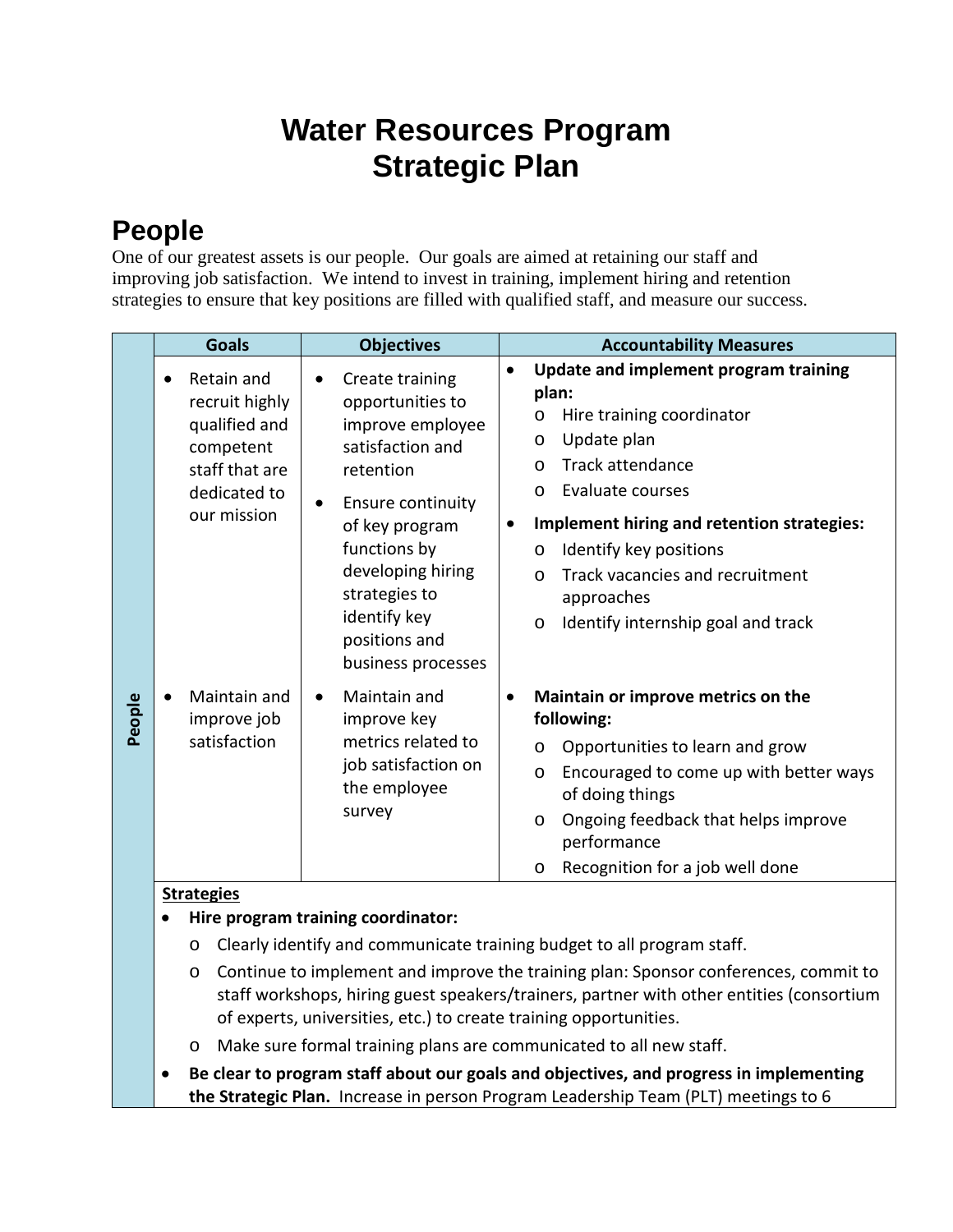times/year, allowing one meeting at each region and two at HQ. Section staff would be invited to have lunch with PLT and set aside an hour to talk about current issues and progress on Strategic Plan. • **Section managers will use the following tools to help with staff retention and promotional opportunities:** o Evaluate every vacant position for possible internal only recruitment to maximize promotional opportunities and geographic relocation options. o Provide in-training programs. o Use Internships (may require additional work with HR to be effective as a recruitment tool). o Provide recognition and ongoing feedback (from Employee Survey). o Mentor new staff. o Treat each other with dignity and respect. • **Managers will communicate PLT issues and decisions to staff regularly.**

### **Customers**

The Water Resources Program has a wide range of customers from dam owners to well drillers, from senior water right holders to water right applicants, from conservancy boards to certified water right examiners. The list is long, and the needs and wants are diverse. Our staff does an excellent job of meeting the needs of these customers and many others. In looking for additional ways to improve our customer's experience, we will provide opportunities for staff to get training and continue to use Lean. We will also look at ways to improve our web presence.

|           | <b>Goals</b>                                | <b>Objectives</b>                                                                                                | <b>Accountability Measures</b>                                                                                                                                                                                               |
|-----------|---------------------------------------------|------------------------------------------------------------------------------------------------------------------|------------------------------------------------------------------------------------------------------------------------------------------------------------------------------------------------------------------------------|
| Customers | Create a positive<br>customer<br>experience | Maintain and improve<br>$\bullet$<br>customer satisfaction based<br>on key metrics related to<br>customer survey | • Measure success with<br>improved customer survey<br>results<br>• Lean workgroup will identify<br>at least one project per year<br>Increase number (%) of staff<br>receiving customer service or<br>communications training |
|           | <b>Strategies</b>                           |                                                                                                                  |                                                                                                                                                                                                                              |

*Communication*

- Communications training will be made available to all staff and managers (e.g., crucial conversations, risk communication).
- Managers will model great communication.
- All staff will be encouraged to take customer service training.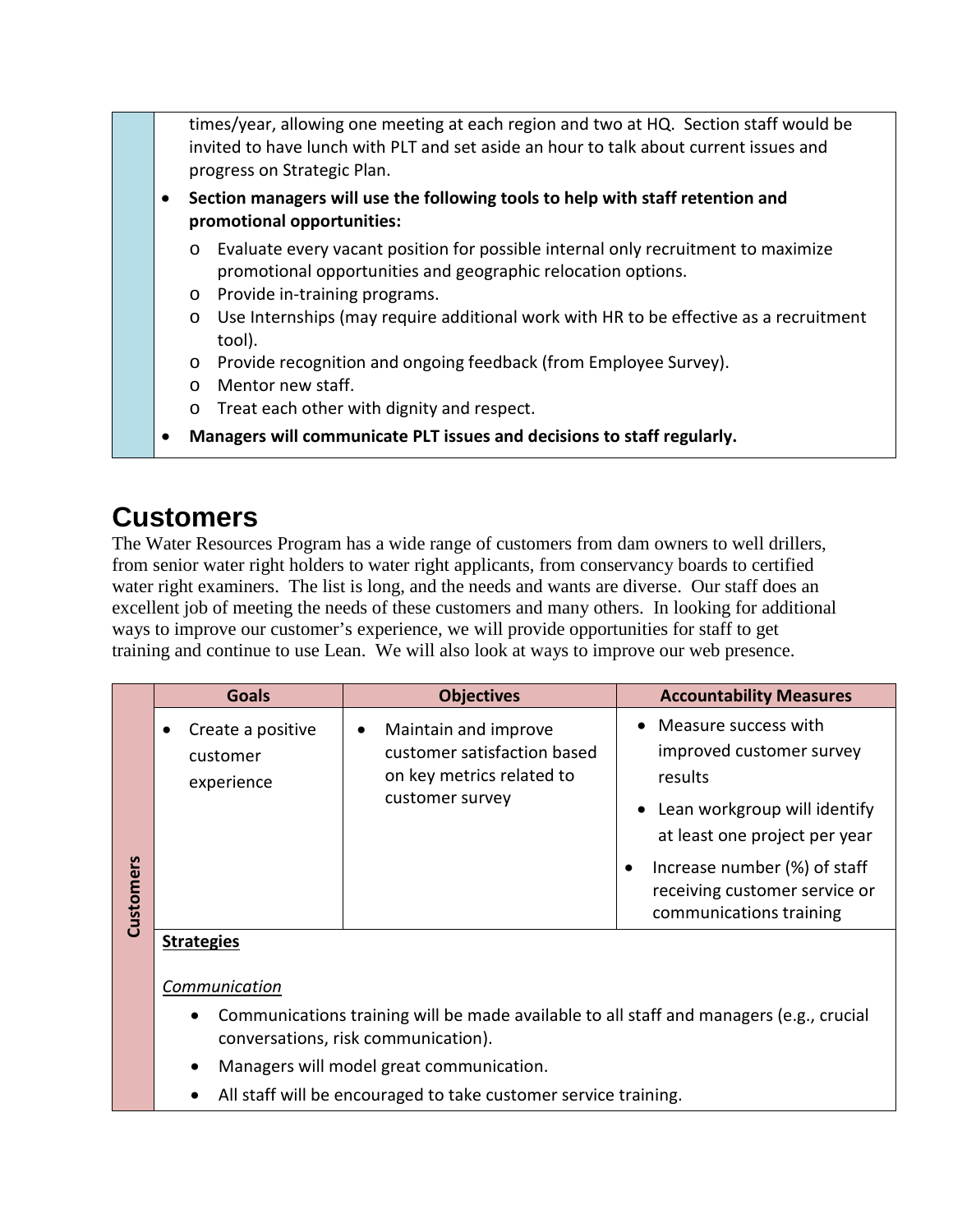|  | We will offer customer service training at our next all-staff workshop.<br>$\bullet$ |                                                                                                                                                                       |
|--|--------------------------------------------------------------------------------------|-----------------------------------------------------------------------------------------------------------------------------------------------------------------------|
|  | $\bullet$                                                                            | Continue to improve the web presence and usability. Implement recommendations<br>from recent agency evaluation of the web, including providing better access to data. |
|  | Lean                                                                                 |                                                                                                                                                                       |
|  | $\bullet$                                                                            | Use Lean to analyze business processes and implement changes that result in<br>measurable improvement.                                                                |
|  | $\bullet$                                                                            | Streamline public notice requirements to allow web posting.                                                                                                           |
|  | ٠                                                                                    | Evaluate approaches to reduce backlog, to accompany making 500 decisions.                                                                                             |

### **Financial**

In order to lessen the Water Resources Program's dependency on state general funding, we will develop recommendations for potential new revenue sources and evaluate our existing fees to determine whether they are adequate.

|                                                                                                                                                                                                                 | <b>Goals</b>                                                                                                                                                                                                                                                                             | <b>Objectives</b>                                                                                                              | <b>Accountability Measures</b>                                           |
|-----------------------------------------------------------------------------------------------------------------------------------------------------------------------------------------------------------------|------------------------------------------------------------------------------------------------------------------------------------------------------------------------------------------------------------------------------------------------------------------------------------------|--------------------------------------------------------------------------------------------------------------------------------|--------------------------------------------------------------------------|
|                                                                                                                                                                                                                 | Obtain resources<br>needed for<br>funding sufficient<br>to support our<br>program                                                                                                                                                                                                        | Identify potential targeted fee<br>$\bullet$<br>for service opportunities and<br>ways to use our resources<br>more effectively | Create a successful legislative<br>proposal with revenue<br>enhancements |
|                                                                                                                                                                                                                 | Financial<br><b>Strategies</b><br>Develop recommendations for potential new revenue sources to support the program.<br>Be prepared to propose legislation for program funding, either as a stand-alone proposal, or<br>a part of a legislative study (also links to business processes). |                                                                                                                                |                                                                          |
|                                                                                                                                                                                                                 |                                                                                                                                                                                                                                                                                          |                                                                                                                                |                                                                          |
|                                                                                                                                                                                                                 |                                                                                                                                                                                                                                                                                          |                                                                                                                                |                                                                          |
| Evaluate whether and when to raise fees for well construction and licensing, periodic dam<br>$\bullet$<br>inspections, and applications for water rights to more closely reflect actual staff time<br>involved. |                                                                                                                                                                                                                                                                                          |                                                                                                                                |                                                                          |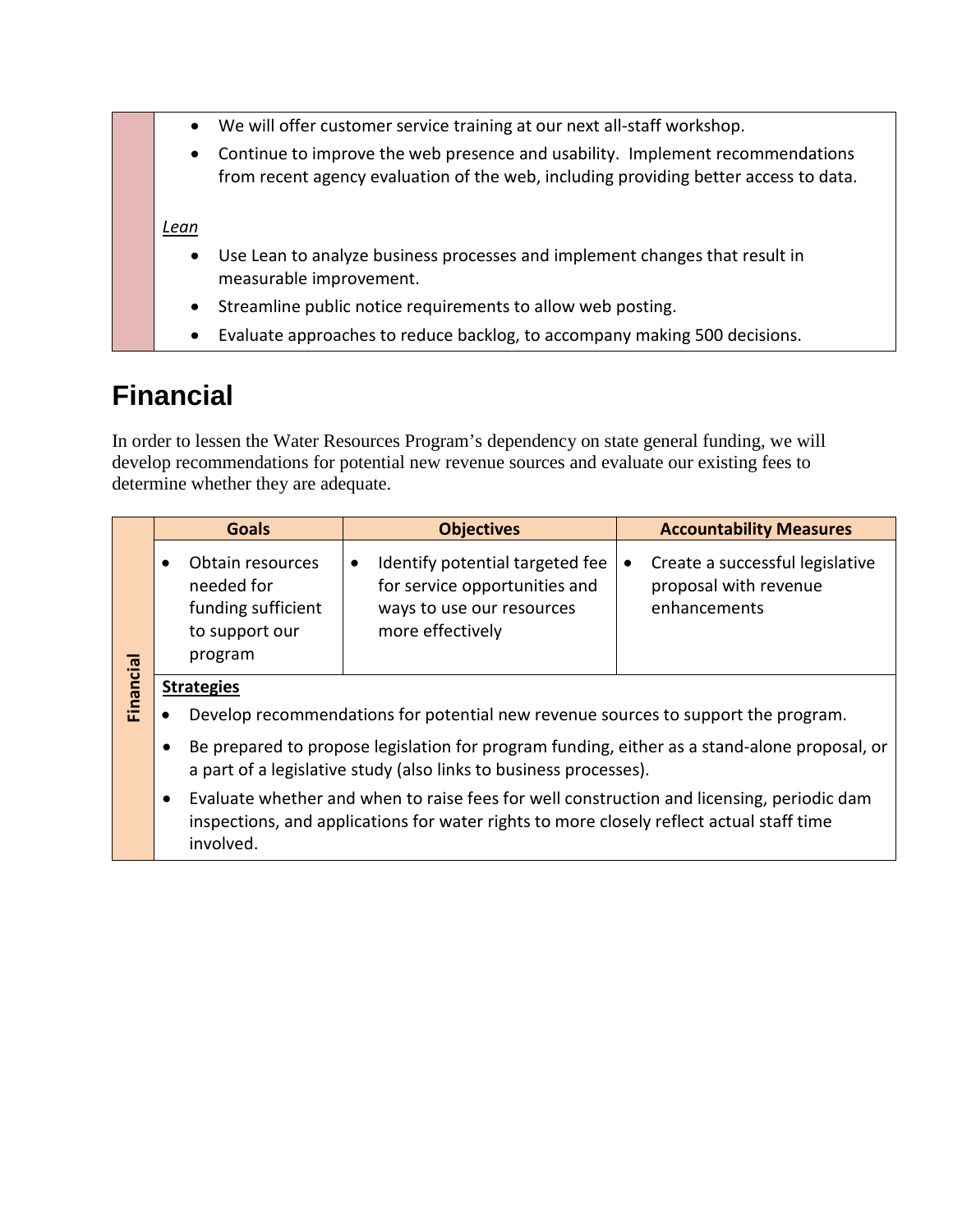### **Business Processes**

The Water Resources Program has the unique challenge of providing both resource allocation and resource protection. A number of program areas were targeted for improvement and to provide better access to data.

|                           | <b>Goals</b>                                                                                                                                              | <b>Objectives</b>                                                                                                                                                                                                                        | <b>Accountability Measures</b>                                                                                                                   |
|---------------------------|-----------------------------------------------------------------------------------------------------------------------------------------------------------|------------------------------------------------------------------------------------------------------------------------------------------------------------------------------------------------------------------------------------------|--------------------------------------------------------------------------------------------------------------------------------------------------|
| <b>Business Processes</b> | Protect                                                                                                                                                   | • Ensure compliance                                                                                                                                                                                                                      | Report water resource metering data<br>$\bullet$                                                                                                 |
|                           | the<br>natural<br>resource<br>base<br>Provide<br>timely and<br>legally-<br>defensible<br>decisions                                                        | with water law, dam<br>safety law, and well<br>construction law<br>Obtain high quality<br>data to support good<br>decision-making and<br>long-term planning<br>• Continue to make<br>defensible, high<br>quality permitting<br>decisions | Meet our OFM measures, including making 500<br>$\bullet$<br>water right decisions                                                                |
|                           |                                                                                                                                                           |                                                                                                                                                                                                                                          | Follow up on 100% of water resource-related<br>$\bullet$<br>complaints that we determine are valid                                               |
|                           |                                                                                                                                                           |                                                                                                                                                                                                                                          | Ensure we have sufficient data to support our<br>$\bullet$<br>compliance actions and prevail at PCHB hearings<br>when our decisions are appealed |
|                           |                                                                                                                                                           |                                                                                                                                                                                                                                          | Identify areas of surface and ground water<br>$\bullet$<br>availability in Washington, and those areas<br>where water is not available           |
|                           | <b>Strategies</b><br><b>Resource Protection</b><br>Develop an integrated groundwater monitoring strategy.                                                 |                                                                                                                                                                                                                                          |                                                                                                                                                  |
|                           |                                                                                                                                                           |                                                                                                                                                                                                                                          |                                                                                                                                                  |
|                           | Resume instream flow rulemaking once rural water management strategies are identified.<br>٠                                                               |                                                                                                                                                                                                                                          |                                                                                                                                                  |
|                           | Seek partnerships with other entities that already collect or evaluate data to supplement<br>٠<br>our data needs.                                         |                                                                                                                                                                                                                                          |                                                                                                                                                  |
|                           | $\bullet$                                                                                                                                                 |                                                                                                                                                                                                                                          | Create and follow clear QA/QC process for data collection and data entry activities.                                                             |
|                           | Enforce laws and rules consistently across the state, including taking appropriate<br>$\bullet$<br>compliance actions. Would link to performance measure. |                                                                                                                                                                                                                                          |                                                                                                                                                  |
|                           | Evaluate trust water program and water acquisitions program to determine how it can be<br>٠<br>most effective.                                            |                                                                                                                                                                                                                                          |                                                                                                                                                  |
|                           | Continue to purchase and accept donations of water that protects and enhances critical fish<br>$\bullet$<br>and wildlife habitat.                         |                                                                                                                                                                                                                                          |                                                                                                                                                  |
|                           | Evaluate GIS tools to enhance access to information about water availability, and ensure<br>that data we have published remains current.                  |                                                                                                                                                                                                                                          |                                                                                                                                                  |
|                           | Analyze program efforts around water marketing/banking and determine whether statutory<br>٠<br>changes are needed.                                        |                                                                                                                                                                                                                                          |                                                                                                                                                  |
|                           | Develop/update climate change adaptation strategy.<br>٠                                                                                                   |                                                                                                                                                                                                                                          |                                                                                                                                                  |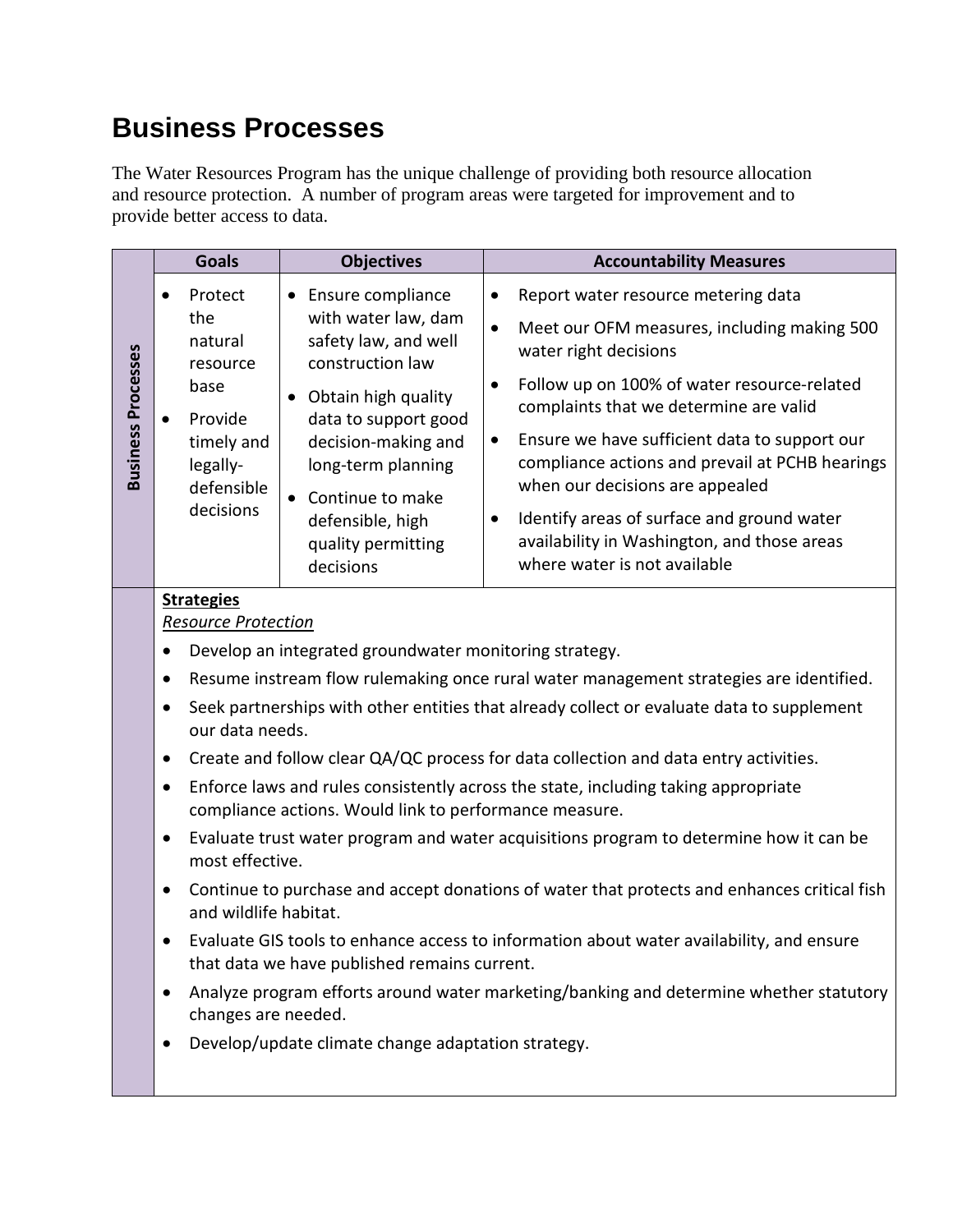*Resource Allocation*

- Reduce the backlog of water right applications by using multiple strategies to process existing applications more quickly and reduce new submittals in areas where resources are not available.
- Evaluate Conservancy Board rule and program to address quality of reports submitted to Ecology.
- Evaluate Cost Reimbursement program requirements for report requirements submitted to Ecology.
- Update application form requirements to ensure that we get what we need for permit processing.
- Improve metering database and transition to electronic submittal of metering data.
- Evaluate ramifications of key Supreme Court rulings and develop legislative proposal as appropriate.
- Develop recommendations to study water code improvements needed after "100 years of water management." Would also link to financial.
- Conduct basin-specific needs assessments and focus data collection where need is highest.
- Continue to scan water right documents to provide better access.